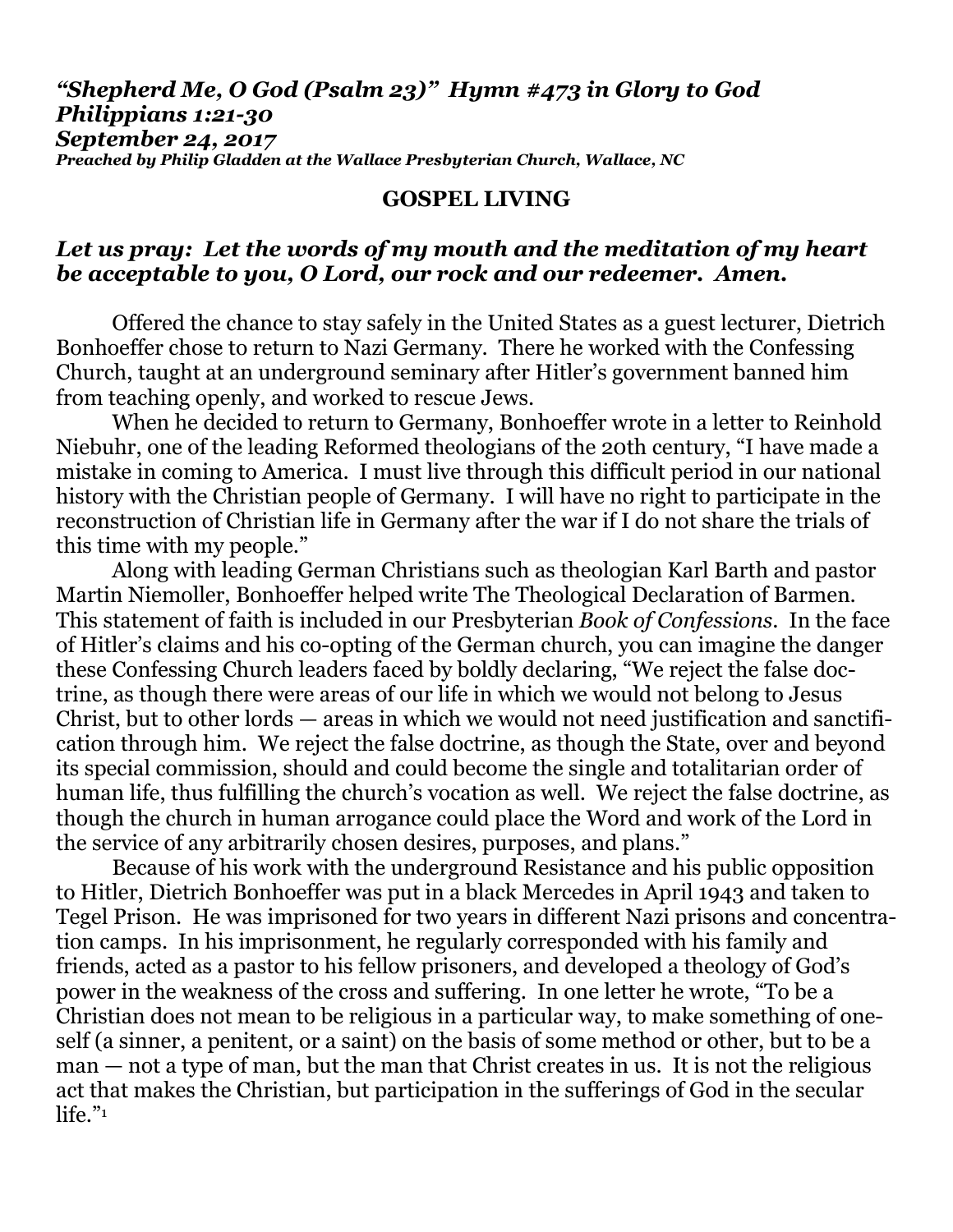Two weeks before the Americans liberated the Flossenbürg concentration camp, Dietrich Bonhoeffer was hanged on April 9, 1945, at the age of 39. His family and friends had not heard from him for two months, and would not find out about his death until several months later. In July 1944, Bonhoeffer wrote a letter to his dear friend, Eberhard Bethge, after an assassination attempt against Hitler had failed (in which Bonhoeffer had played a role), and he said, "How should one become arrogant over successes or shaken by one's failures when one shares in God's suffering in the life of this world? You understand what I mean even when I put it so briefly. I am grateful that I have been allowed this insight, and I know that it is only on the path that I have finally taken that I was able to learn this. So I am thinking gratefully and with peace of mind about past as well as present things . . . May God lead us kindly through these times, but above all, may God lead us to himself."

Dietrich Bonhoeffer's final recorded words before he was hanged on April 9, 1945 were, "This is the end  $-$  for me the beginning of life."<sup>2</sup>

Dietrich Bonhoeffer probably would have resisted any direct comparisons with the Apostle Paul, but it's hard not to notice the eerie similarities between his situation in Nazi concentration camps and Paul's circumstances in a Roman imperial prison. Paul wrote his letter to his beloved fellow Christians in Philippi from a Roman prison, very likely in the empire's capital city itself. Paul and the Philippians had an especially close relationship. His letter is, in effect, a thank you note for something they sent him (maybe money?) by way of Epaphroditus.

The Letter to the Philippians is often called the "Letter of Joy" because of its positive, encouraging, uplifting tone ("I will continue to rejoice . . . Rejoice in the Lord always; again I will say, Rejoice . . . I rejoice in the Lord greatly"). This is all the more remarkable because Paul is in prison, maybe for the last time, facing execution. And yet, while not ignoring his dire plight as unimportant, Paul writes to the Philippian Christians about gospel living — living with hope, "standing firm in one hope, striving side by side with one mind for the faith of the gospel."

Think about Dietrich Bonhoeffer's reflections on participating in God's suffering and actions in the world, and his perspective on life and death, as I read some of Paul's words again: "For to me living is Christ and dying is gain. If I am to live in the flesh, that means fruitful labor for me; and I do not know which I prefer. I am hard pressed between the two: my desire is to depart and be with Christ, for that is far better; but to remain in the flesh is more necessary for you. . . For [God] has graciously granted you the privilege not only of believing in Christ, but of suffering for him as well." (Philippians 1:21-24, 29)

On Thursday morning, National Public Radio aired an interview with the president of Afghanistan, Ashraf Ghani, about his country's continued fight against the Taliban and his hopes and strategies for the future. After the interview, another correspondent with much experience in that country evaluated the president's hopes and plans. He identified the difficulties of reaching those goals. He said that many of the Afghan soldiers are not willing to fight and die for the current government.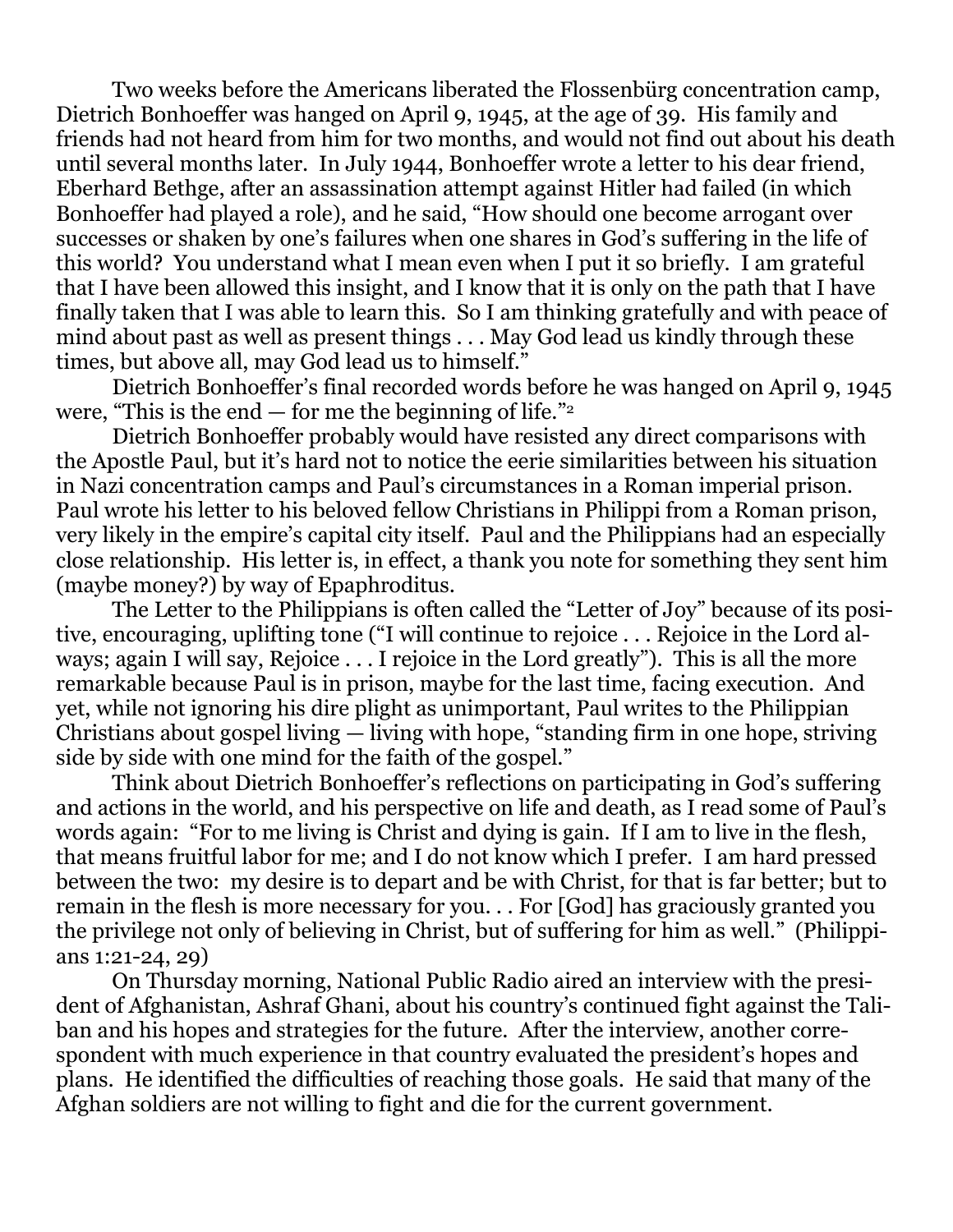Dr. Martin Luther King, Jr. said, "If a man has not discovered something that he will die for, he isn't fit to live." Not too many of us want to think about dying even a natural death, much less for a cause or a movement or a person. At the same time, not many of us (if any of us) will ever be in the position that the Apostle Paul and Dietrich Bonhoeffer found themselves in, in prison facing imminent death because of their Christian beliefs.

However, what Bonhoeffer and Paul said about life in Christ and what they demonstrated in how they lived and died believing in Christ is applicable to all of us. They knew what they lived for and what they were willing to die for. The heading in my study Bible over the section I read from Philippians is "Paul's Present Circumstances." Well, Paul's present circumstances in the year 64 or 65 A.D. weren't very promising. Actually, from the world's perspective, we might say his circumstances were hopeless. But Paul hardly sounds hopeless when he writes about how "living is Christ and dying is gain."

Dante Alighieri's long poem, "Divine Comedy," tells of his journey through the afterlife, from the night before Good Friday to the Wednesday after Easter. Dante travels through hell, purgatory, and paradise. The poem is considered by many to be an allegory of the soul's journey to God. In part one, *Inferno*, there is an inscription above the gates leading to Hell, which ends with these famous words: "Abandon Hope All Ye Who Enter Here."

One commentator has written, "People start dying when they lose hope. The person who has nothing to live for will lose hope and die quickly. That is what Paul is trying to counteract in this passage. It is God's will that we experience life and not death." But the life that God offers us in Jesus Christ is not just to be found in a future resurrection, as glorious as that will be. The life that God offers us in Jesus Christ can be found in our present circumstances. Again, the commentator says, "Sometimes our eyes are so focused on the sky, waiting for our resurrection and 'true life,' that we miss in our present life the opportunities for the abundant life to which Christ calls us. We know that tomorrow holds promises of hope and joy. Our God, though, is also in our present, challenging us to look at life and its circumstances through the lens of hope that will bring a song of joy into our life. God has already spoken a word of life on our behalf. This spoken word will help us find hope in the midst of the most difficult situations life will lob at us."<sup>3</sup>

Paul tells the Philippians — and by extension, us and all believers — "live your life in a manner worthy of the gospel of Christ." Gospel living doesn't ignore the present circumstances of our lives, which can sometimes feel very much like a prison, even if not literally. Gospel living helps us find a way to walk through the valley of the shadow of death. Gospel living helps us choose life when life circumstances scream "Abandon hope all ye who enter here." Gospel living puts Jesus Christ at the center  $-$  at the center of everything we do; at the center of our thinking; at the center of our ethical thinking and our moral actions; at the center of our worship; at the center of our very lives.

Also, gospel living is not just  $-$  or even primarily  $-$  about me getting into heaven. Gospel living is about living in community. Remember what Paul said? "You are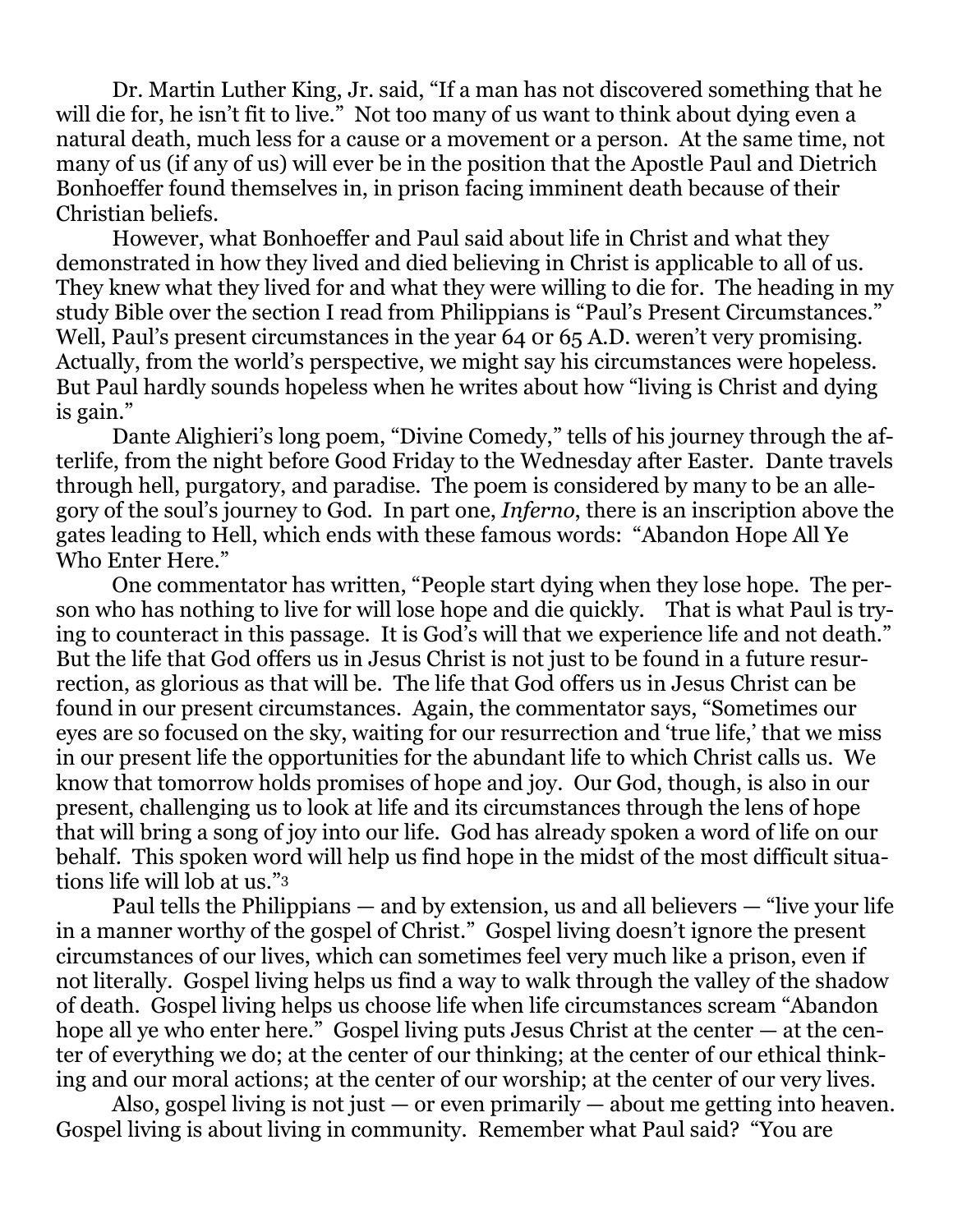standing firm in one spirit, striving side by side with one mind for the faith of the gospel, and are in no way intimidated by your opponents." (Philippians 1:27-28) The pronouns are plural — this is a call to the church to be the church together. One of the things I like about the Presbyterian Church is the idea that your faith is always personal, but never private. No one can profess your faith in Jesus Christ for you. That is a private decision, but it is professed in the presence of the community of faith. Gospel living is what comes after our profession of faith. Gospel living shows the world that we have hope in Jesus Christ in our present circumstances, and that's why and how we can go on living for God.

As I was reading for this sermon, I came across a blurb about Bette Midler's song, "The Rose," in connection with Paul's encouragement to hope in Christ and to choose life in the face of dire life circumstances. So, I read the lyrics, and the second verse seems to speak well to Paul's advice:

> *It's the heart afraid of breaking That never learns to dance. It's the dream afraid of waking That never takes a chance. It's the one who won't be taken, Who cannot seem to give, And the soul afraid of dyin' That never learns to live.*

In another of Paul's letters, this one to the Roman Christians, he also talks about what it means to live with hope in Jesus Christ. Romans 14:7-9 are my favorite Bible verses. I guess you could say they are my life motto. Think about what they might say to you in your present circumstances, about what gospel living might look life in your life.

"We do not live to ourselves, and we do not die to ourselves. If we live, we live to the Lord, and if we die, we die to the Lord; so then, whether we live or whether we die, we are the Lord's. For to this end Christ died and lived again, so that he might be Lord of both the dead and the living."

*Let us pray: God of grace, your grace reaches out to all of us. You call us to live as citizens of heaven, to work together with one mind and purpose, to reach out in love to those in need. Strengthen us so that we might live in a manner worthy of the Good News we have received, offering our lives to the building of your kingdom, where there is grace enough for all. Amen.*

NOTES